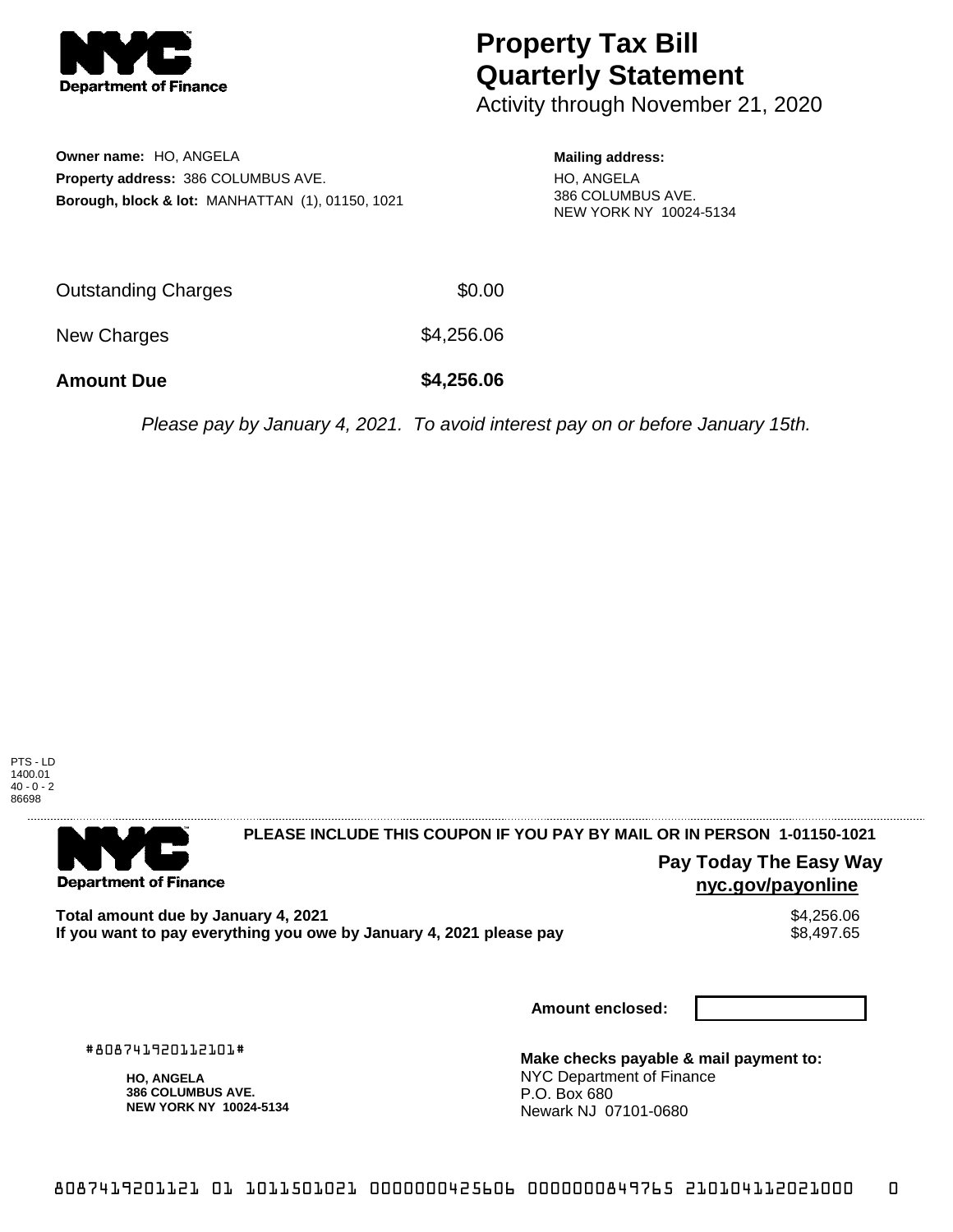

| <b>Previous Charges</b>                                                                                                             |                               |                                         | Amount                                     |
|-------------------------------------------------------------------------------------------------------------------------------------|-------------------------------|-----------------------------------------|--------------------------------------------|
| Total previous charges including interest and payments                                                                              |                               |                                         | \$0.00                                     |
| <b>Current Charges</b>                                                                                                              | <b>Activity Date</b>          | <b>Due Date</b>                         | Amount                                     |
| <b>Finance-Property Tax</b><br><b>Adopted Tax Rate</b><br>Co-op Condo Abatement                                                     | 01/01/2021                    | 01/01/2021                              | \$4,401.44<br>$$-176.22$<br>\$30.84        |
| <b>Total current charges</b>                                                                                                        |                               |                                         | \$4,256.06                                 |
| <b>Tax Year Charges Remaining</b>                                                                                                   | <b>Activity Date Due Date</b> |                                         | Amount                                     |
| <b>Finance-Property Tax</b><br><b>Adopted Tax Rate</b><br>Co-op Condo Abatement                                                     | 01/01/2021                    | 04/01/2021                              | \$4,401.44<br>$$-176.22$<br>\$30.84        |
| Total tax year charges remaining                                                                                                    |                               |                                         | \$4,256.06                                 |
| If you want to pay everything you owe by January 4, 2021 please pay                                                                 |                               | \$8,497.65                              |                                            |
| If you pay everything you owe by January 4, 2021, you would save:                                                                   |                               | \$14.47                                 |                                            |
| How We Calculated Your Property Tax For July 1, 2020 Through June 30, 2021                                                          |                               |                                         |                                            |
|                                                                                                                                     |                               | Overall                                 |                                            |
| Tax class 2 - Residential More Than 10 Units<br>Original tax rate billed<br>New Tax rate<br><b>Estimated Market Value \$380,204</b> |                               | <b>Tax Rate</b><br>12.4730%<br>12.2670% |                                            |
|                                                                                                                                     |                               |                                         | <b>Taxes</b>                               |
| <b>Billable Assessed Value</b>                                                                                                      |                               | \$171,092                               |                                            |
| <b>Taxable Value</b><br><b>Tax Before Abatements and STAR</b><br>Co-op/Condo Abatement 1 Unit<br>Annual property tax                |                               | \$171,092 x 12.2670%<br>\$20,987.88     | \$20,987.88<br>$$-3,672.88$<br>\$17,315.00 |
| Original property tax billed in June 2020<br>Change In Property Tax Bill Based On New Tax Rate                                      |                               |                                         | \$17,605.76<br>\$-290.76                   |

## **Home banking payment instructions:**

- 1. **Log** into your bank or online bill pay website.
- 2. **Add** the new payee: NYC DOF Property Tax. Enter your account number, which is your boro, block and lot, as it appears here: 1-01150-1021 . You may also need to enter the address for the Department of Finance. The address is P.O. Box 680, Newark NJ 07101-0680.
- 3. **Schedule** your online payment using your checking or savings account.

## **Did Your Mailing Address Change?**

If so, please visit us at **nyc.gov/changemailingaddress** or call **311.**

When you provide a check as payment, you authorize us either to use information from your check to make a one-time electronic fund transfer from your account or to process the payment as a check transaction.